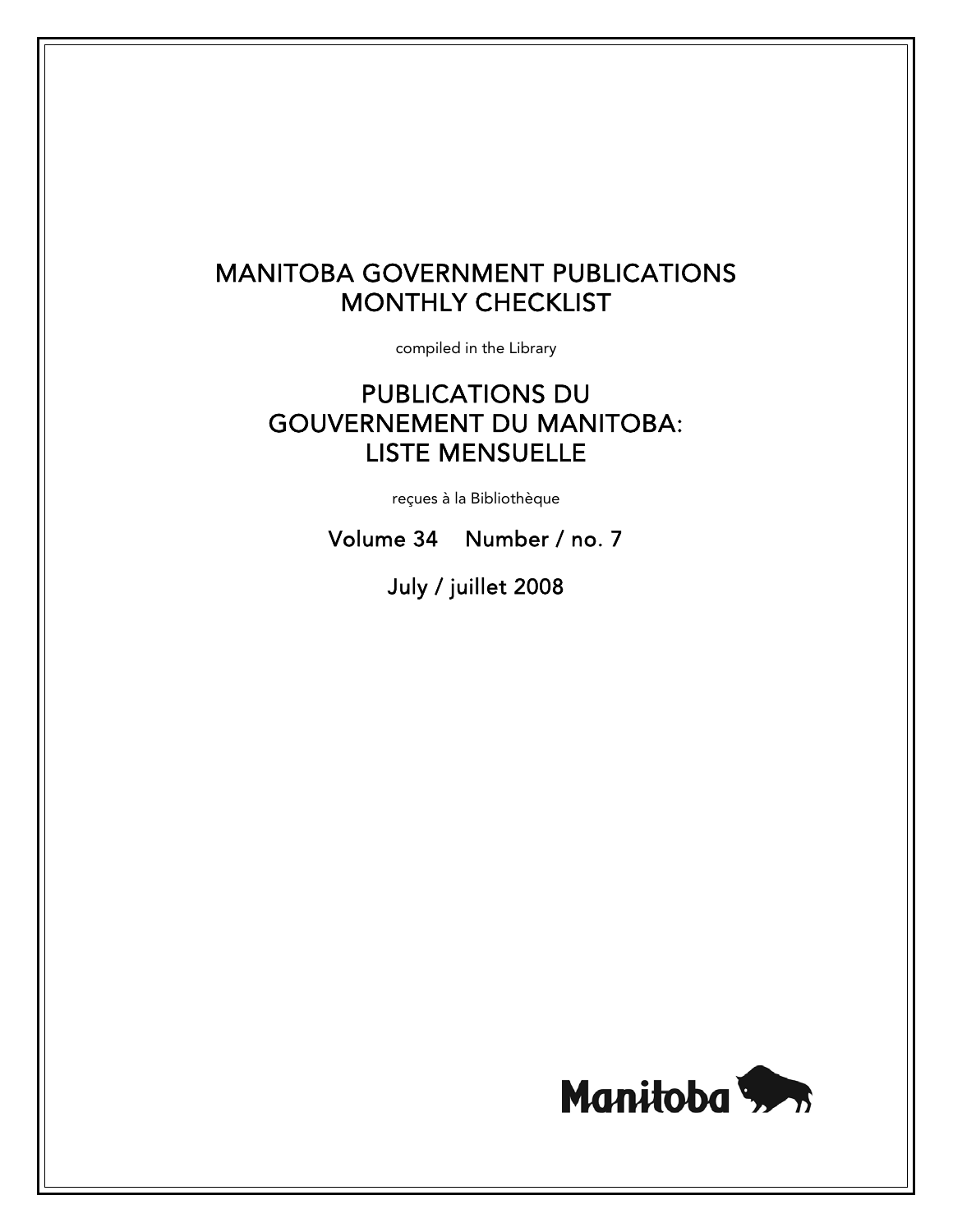#### **MANITOBA GOVERNMENT PUBLICATIONS / PUBLICATIONS DU GOUVERNEMENT DU MANITOBA July / Juillet 2008**

#### *\*\*Monthly Checklist* **URLs**

 If the most current edition of a publication is available on the Internet, a URL is provided in the *Monthly Checklist* for that specific title and edition. Otherwise, the URL links only to the index page of a departmental or agency Web site where previous editions of the publication are found. The user is encouraged to refer back periodically to the index page until the most recent edition is posted there.

#### **\*\*Adresses URL dans la** *Liste mensuelle*

Si l'édition la plus récente d'une publication est disponible sur Internet, une adresse URL est fournie dans la *Liste mensuelle* pour le titre et l'édition spécifiques. Dans le cas contraire, l'adresse URL renvoie uniquement à la page d'index d'un ministère ou d'une agence ministérielle où l'on retrouve des éditions antérieures de la publication. L'usager devrait consulter régulièrement la page d'index jusqu'à ce que l'édition la plus récente y soit affichée.

## **OFFICIAL PUBLICATIONS / PUBLICATIONS OFFICIELLES**

\*The Manitoba gazette: part I, proclamations and government notices = Gazette du Manitoba : partie I, proclamations et avis du gouvernement. [No. 1] (1871)- . **CURRENT ED**.: Vol. 137, no. 28-32. (July 12-August 9, 2008).

\*The Manitoba gazette: part II, regulations = Gazette du Manitoba : partie II, règlements. [No. 1]  $(1871) -$ 

**CURRENT ED**.: Vol. 137, no. 28-32. (July 12-August 9, 2008). Subscription: \$83.55 part I and part II; \$55.70 part I or part II.

#### **Legislative Assembly**

A guide to members' remuneration, benefits and services. Winnipeg: Legislative Assembly, 1986- **CURRENT ED**.: April 1, 2008.

\*Journals of the Legislative Assembly of Manitoba. Winnipeg: Manitoba Legislative Assembly, 1871- **CURRENT ED**.: 2007 (Vol.154. From the 6th day of June 2007 to the 8th day of November 2007) (Cost: \$60.00)

Reports required by legislation = Rapports dont le dépot est prévu par la loi / Legislative Assembly of Manitoba, Office of the Clerk of the Assembly. Winnipeg: Office of the Clerk of the Assembly, Journals Branch, 1982- Also published in French under title: Rapports dont le dépot est prévu par la loi. **CURRENT ED**.: 2007/2008. (Limited distribution)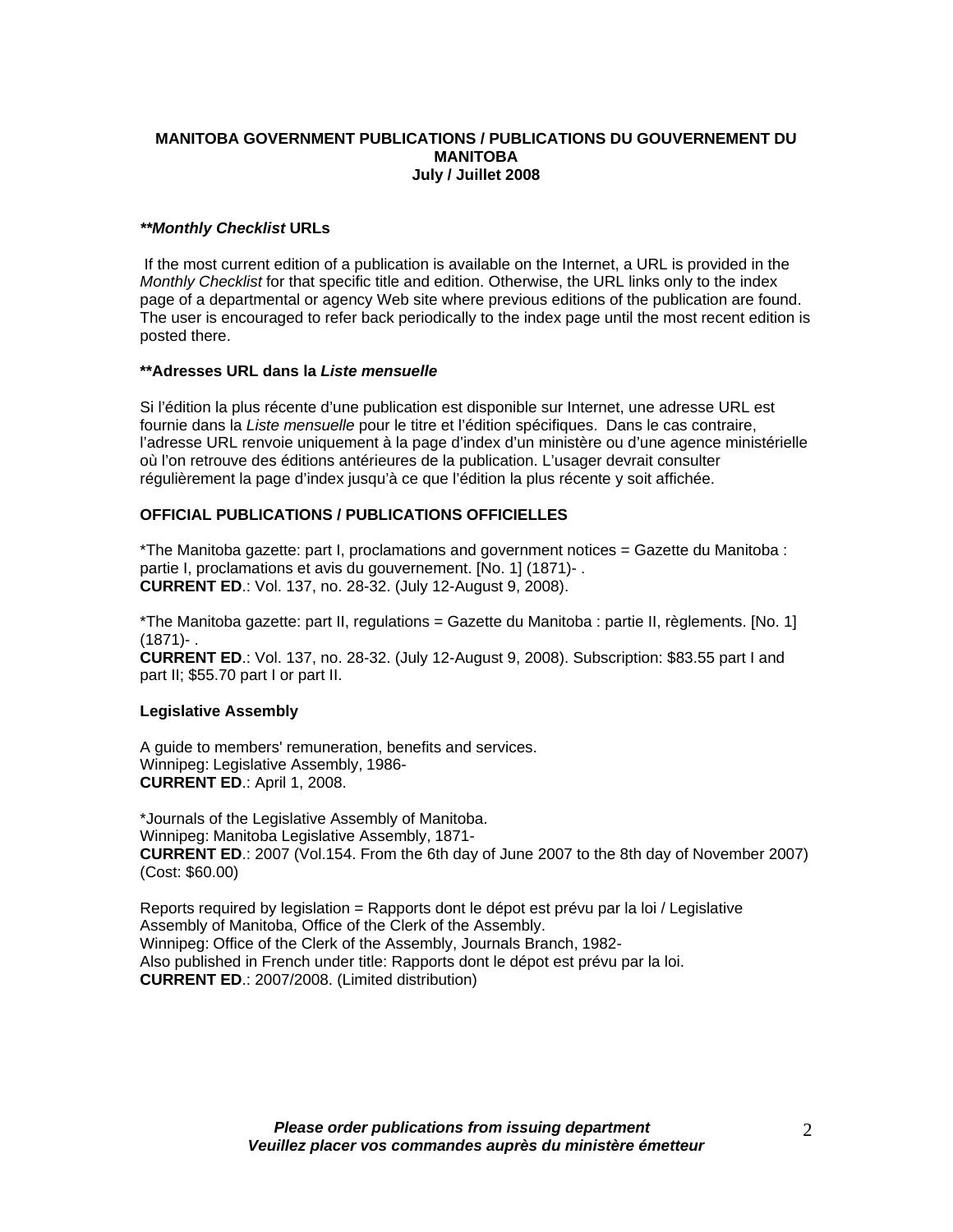#### **ABORIGINAL AND NORTHERN AFFAIRS / AFFAIRES AUTOCHTONES ET DU NORD**

## **Communities Economic Development Fund**

Balance sheet - condensed; income statement - condensed. Winnipeg: Communities Economic Development Fund, 1972- **CURRENT ED**.: December 31, 2007. (S.P. no. 14, 2nd session, 39th Legislature 2007)

## **ADVANCED EDUCATION AND LITERACY / ENSEIGNEMENT POSTSECONDAIRE ET ALPHABÉTISATION**

#### **Council on Post-Secondary Education**

Statistical compendium for the academic years ending... Winnipeg: Council on Post-Secondary Education, 2001- **CURRENT ED**.: 2005 http://www.copse.mb.ca/en/publications/index.html

#### **AGRICULTURE, FOOD AND RURAL INITIATIVES / AGRICULTURE, ALIMENTATION ET INITIATIVES RURALES**

Canada-Manitoba production insurance: contract of insurance. Winnipeg: Manitoba Agriculture, 2008. 38 pages

The Manitoba beekeeper / Manitoba Beekeeper's Association. Winnipeg: the Association, 1978-2005, 2007- **CURRENT ED.**: Summer 2008. http://www.manitobabee.org/newsletter.html

#### **Knowledge Management**

Agriculture statistics. Winnipeg: Economics Branch, Manitoba Agriculture, 1979- **CURRENT ED**: Farm Cash Receipts Estimates January-December 2006R, 2007P Frequency: Irregular http://www.gov.mb.ca/agriculture/statistics/index.html

#### **Marketing and Farm Business Management**

Farm machinery rental and custom rate guide. Winnipeg: Manitoba Agriculture, Farm Management, 1969- **CURRENT ED**.: 2008. http://www.gov.mb.ca/agriculture/financial/custom2007/pdf/farm\_machinery\_quide.pdf

Guidelines for estimating swine farrow-finish costs: based on 500 sows and 10,209 pigs sold. Winnipeg: Manitoba Agriculture, Food and Rural Initiatives, 2008. 22 pages http://www.gov.mb.ca/agriculture/financial/farm/pdf/copswinefarrowfinishcosts500sows2008.pdf

Guidelines for estimating organic cow-calf production costs: based on 150 head cow herd. Winnipeg: Manitoba Agriculture, Food and Rural Initiatives, 2008. 23 pages http://www.gov.mb.ca/agriculture/financial/farm/pdf/coporganiccowcalfproductioncosts2008.pdf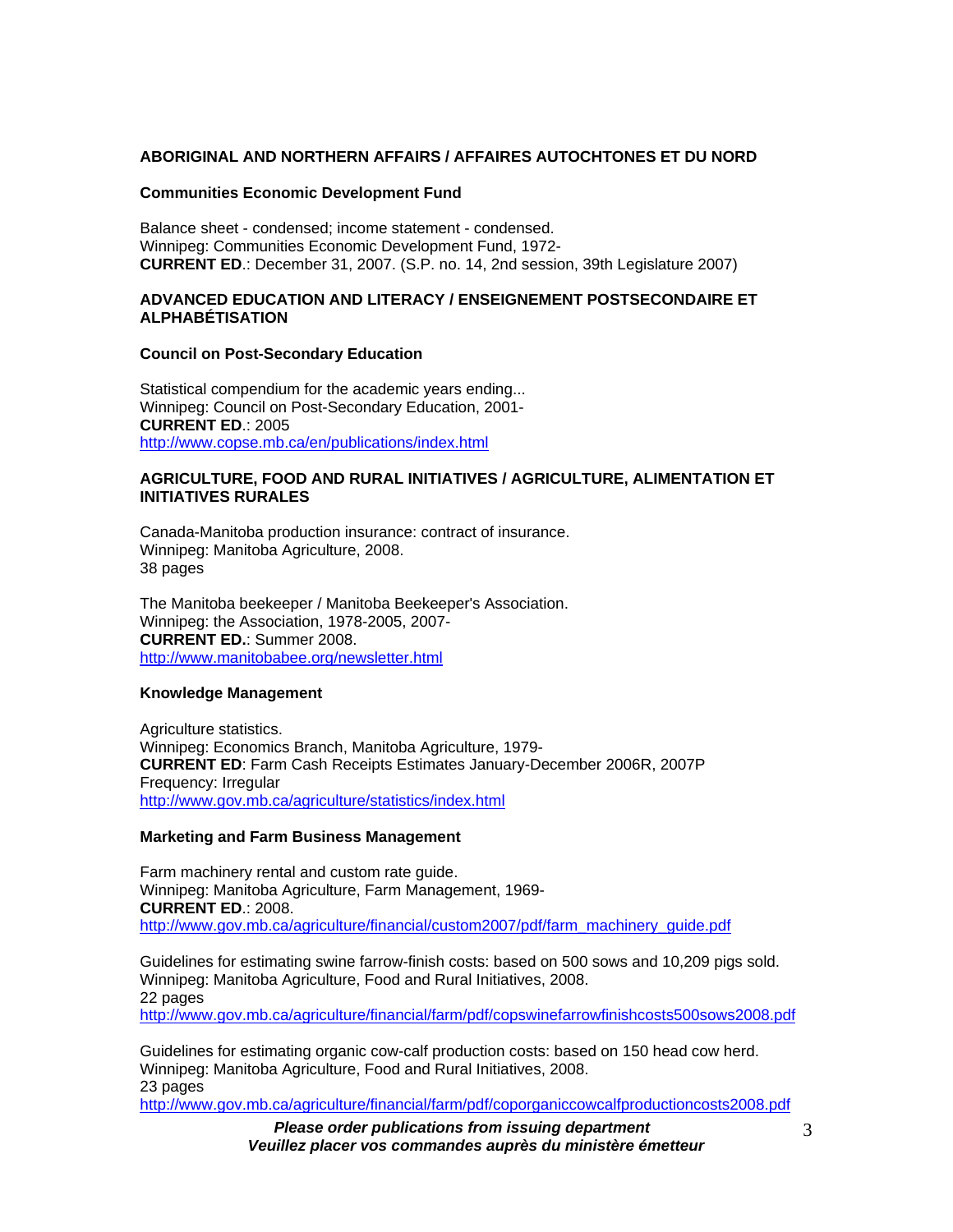Guidelines for estimating organic backgrounding costs for weight range of 575 - 900 lbs: based on 150 head.

Winnipeg: Manitoba Agriculture, Food and Rural Initiatives, 2008.

11 pages

http://www.gov.mb.ca/agriculture/financial/farm/pdf/coporganicbackgroundingcosts2008.pdf

Guidelines for estimating organic crop production costs.

Winnipeg: Manitoba Agriculture, Food and Rural Initiatives, 2008.

11 pages

http://www.gov.mb.ca/agriculture/financial/farm/pdf/coporganiccropproductioncosts2008.pdf

Guidelines for estimating weaner pig (nursery) costs 6 - 23 kg : based on marketing 32,308 pigs. Winnipeg: Manitoba Agriculture, Food and Rural Initiatives, 2008. **CURRENT ED**.: 2008 http://www.gov.mb.ca/agriculture/financial/farm/pdf/copweanerpignurserycosts5\_23kg2008.pdf

## **Policy Analysis Branch**

Guidelines for estimating swine (23 to 118 kg) finishing costs: based on marketing 11,353 pigs sold. Winnipeg: Manitoba Agriculture, Food and Rural Initiatives, 2008. **CURRENT ED**.: April 2008. http://www.gov.mb.ca/agriculture/financial/farm/pdf/copswine23\_118kgfinishcosts2008.pdf

# **APPEAL COMMISSION / COMMISSION D'APPEL**

Appeal Panel public decisions. Winnipeg: Appeal Commission, 1993- **CURRENT ED**.: no. 1/08-76/08 (Not for distribution) http://appeal.mb.ca/public\_decisions.aspx

# **AUDITOR GENERAL / VÉRIFICATEUR GÉNÉRAL**

Annual report on the operations of the Office of the Auditor General. Winnipeg: Auditor General, 2002- **CURRENT ED**.: 2007/08. (2nd Session, 39th Legislature) http://www.oag.mb.ca/reports/operations\_2008.pdf

# **BRANDON REGIONAL HEALTH AUTHORITY / OFFICE RÉGIONAL DE LA SANTÉ DE BRANDON**

Brandon Regional Health Centre / Brandon Regional Health Authority. Brandon: Brandon Regional Health Authority, 2008. 1 pamphlet http://www.brandonrha.mb.ca/export/sites/brandonrha/galleries/pdf/BRHC\_Map\_brochure.pdf

# **CONSERVATION**

# **Enviromental Assessment and Licensing Branch**

Hazardous or prescribed household material stewardship regulation. Winnipeg: Manitoba Conservation, 2007. Environment registry file; 5297.00 http://www.gov.mb.ca/conservation/pollutionprevention/waste/pdf/hazardous\_prescribed\_househ old\_material\_stewardship\_consultation\_document\_jun\_%2025\_cw5.pdf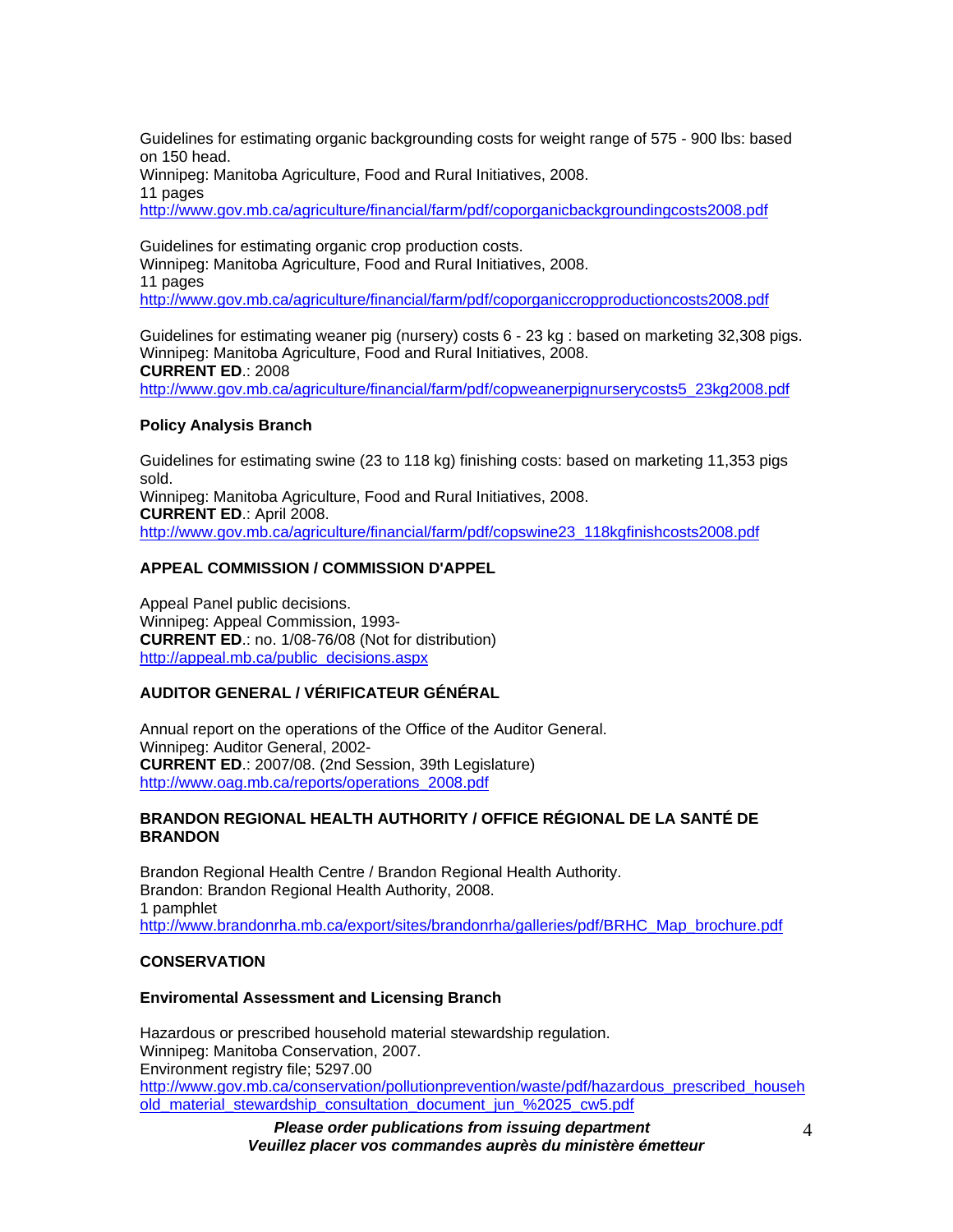Manure storage facility permits - 2007.

Winnipeg: Manitoba Conservation, 2007.

Environment registry file; 5292.00 (Not for distribution) (Available for viewing at Public Registry locations)

Manure storage facility permits - 2008. Winnipeg: Manitoba Conservation, Environmental Stewardship Division, Environmental Assessment and Licensing Branch, 2008. Environment registry file; 5292.10 (Not for distribution) (Available for viewing at Public Registry locations)

# **Environmental Livestock Program**

A technical review report prepared for Municipality of Portage La Prairie: Brantwood Holding Company Ltd., NW 29-10-4W. Winnipeg: Central Regional Technical Review Committee, 2007. Environment registry file; 5301.00 (Not for distribution) (Available for viewing at Public Registry locations)

## **Environmental Stewardship**

Maple Oak Farm. Winnipeg: Eastern Regional Technical Review Committee, 2008. Environment registry file; 5354.00

Wuskwatim transmission project: Wuskwatim to Herbert Lake 230 kV transmission line, environmental protection plan part b. Winnipeg: Manitoba Hydro, 2007. 51 pages Environment registry file; 4725.00 (Not for distribution) (Available for viewing at Public Registry locations)

Wuskwatim transmission project: annual update on monitoring. Winnipeg: Manitoba Hydro, 2008. 19 pages **CURRENT ED**: 2006/07 (Not for distribution) (Available for viewing at Public Registry locations)

# **Forestry**

The Spruce Budworm in Manitoba / Manitoba Conservation. Winnipeg: Manitoba Conservation, 2007. http://www.gov.mb.ca/conservation/forestry/brochures/spruce\_budworm.pdf

# **Pollution Prevention**

Used lubricating products stewardship program application for renewal. Winnipeg: The Corporation, 2007. (Not for distribution) (Available for viewing at Public Registry locations) http://www.gov.mb.ca/conservation/pollutionprevention/waste/app.html

Electrical and electronic equipment stewardship regulation. Winnipeg: Manitoba Conservation, 2007. Environment registry file; 5296.00 http://www.gov.mb.ca/conservation/pollutionprevention/waste/pdf/electrical\_electronic\_equipment \_stewardship\_consultation\_june\_25\_cw5.pdf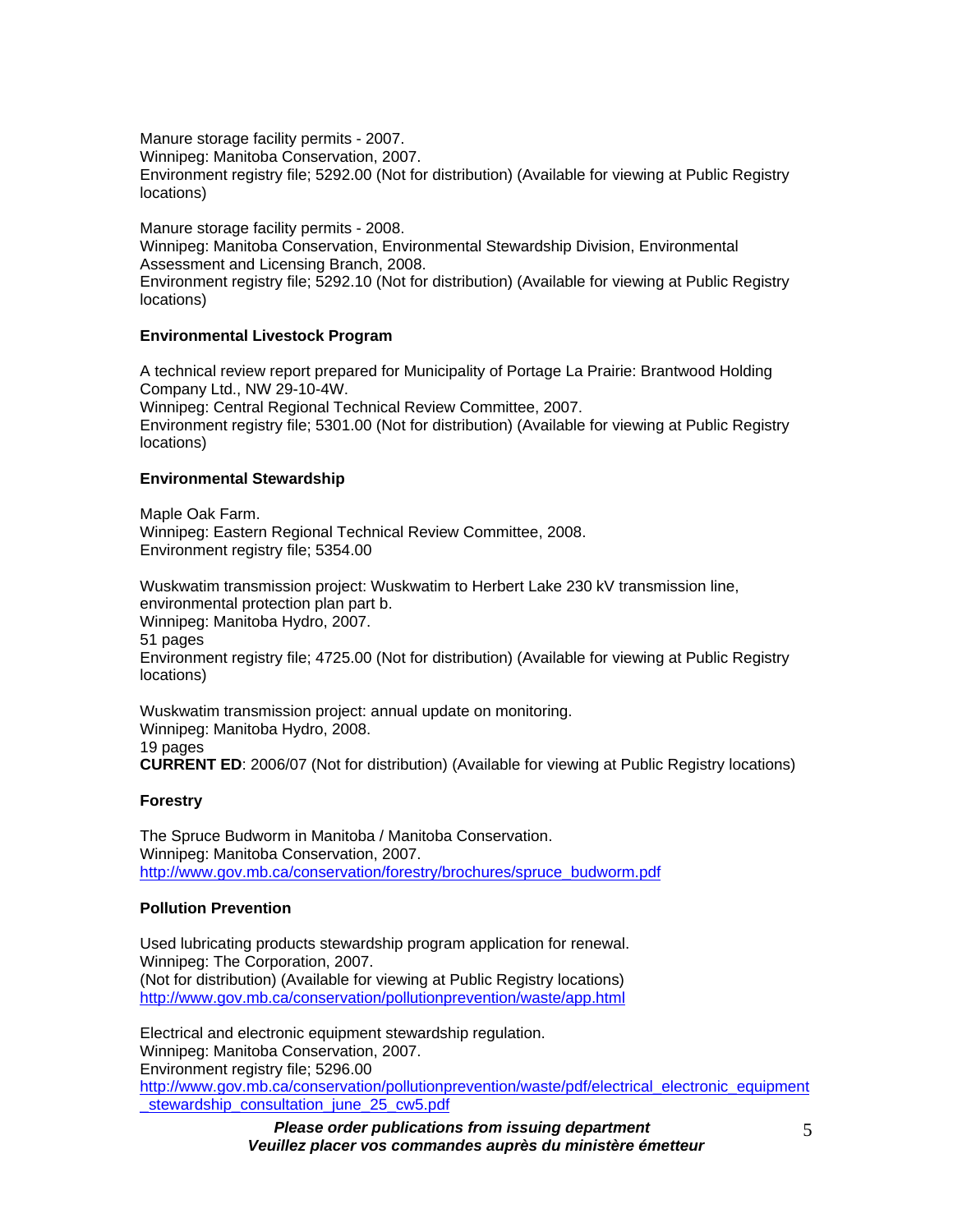### **CROWN LANDS AND PROPERTY AGENCY / TERRES DOMANIALES ET ACQUISITION FONCIÈRE**

Annual report / Crown Lands and Property Agency. Winnipeg: Crown Lands and Property Agency, 2007. 29 pages **CURRENT ED**.: 2006/2007 http://www.clp.gov.mb.ca/CLPA/web.nsf/b9379a7c3523216186256657007313b6/34fe0056bc843 bfe862573af0077df05/\$FILE/2006-07%20Final%20Annual%20Report.pdf

## **CULTURE, HERITAGE, TOURISM AND SPORT / CULTURE, PATRIMOINE, TOURISME ET SPORT**

#### **Film Classification Board**

Monthly report… Winnipeg: Film Classification Board, 1983- **CURRENT ED**.: July 2008

#### **Legislative Library**

Selected new titles: recent additions to the Library collection. Winnipeg: Manitoba Legislative Library, Manitoba Culture, Heritage, Tourism and Sport, 1984 - **CURRENT ED**.: June/July/August 2008 (one combined issue) Frequency: Monthly http://www.gov.mb.ca/chc/leg-lib/esnt.html

# **EDUCATION, CITIZENSHIP AND YOUTH / ÉDUCATION, CITOYENNETÉ ET JEUNESSE**

Professional learning opportunities summer 08: for kindergarten to grade 12 educators and administrators: August 19-22, 2008 Winnipeg: Manitoba Education, Citizenship and Youth, Instruction, Curriculum and Assessment Branch; 2008. 46 pages http://www.edu.gov.mb.ca/k12/proflearn/summer\_institute.pdf

# **HEALTH AND HEALTHY LIVING / SANTÉ ET VIE SAINE**

#### **Brandon Regional Health Authority**

Health care news. Brandon, Man.: Brandon Regional Health Authority, 1998- **CURRENT ED**.: Vol. 5, no. 3 (Spring 2008). Frequency: Quarterly http://www.brandonrha.mb.ca/en/news/publications.html

#### **Healthy Child Manitoba / Enfants en santé Manitoba**

Helping grandparents and families deal with child access = Aider les grands-parents et les familles à résoudre les questions de droit de visite auprés des enfants. Winnipeg: Healthy Canada Manitoba, 2007. 2 pages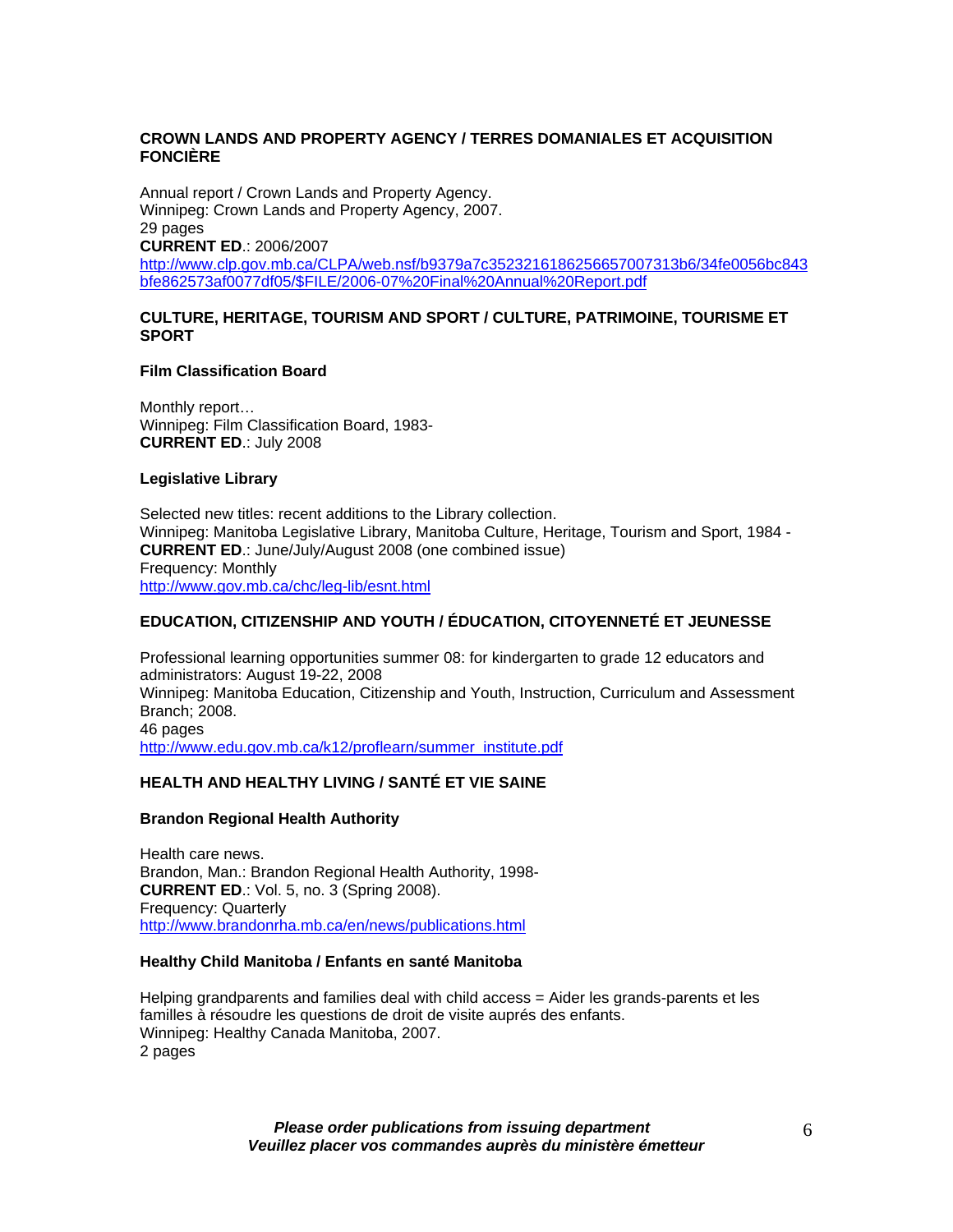#### **Insured Benefits Branch**

Manitoba physician's manual. Winnipeg: Manitoba Health, Insured Benefits Branch, 2000- **CURRENT ED**.: April 2008

## **JUSTICE**

## **Chief Medical Examiner**

In the Provincial Court of Manitoba in the matter of: The Fatality Inquiries Act and in the matter of: Eric Clipping / Report on inquest by C. Newcombe, P.J. Winnipeg: Provincial Court of Manitoba, 2006. 11 pages

#### **Court Services**

The Brown book: provincial statute offences, description and fines. Winnipeg: Manitoba Public Insurance [and] Manitoba Justice, 2000- **CURRENT ED**.: 2008. (Not for distribution)

#### **Helen Betty Osborne Memorial Foundation**

Annual report, Helen Betty Osborne Memorial Foundation. Winnipeg: Manitoba Justice, 2002- **CURRENT ED.**: 2006/07 (I.P. no. , 5th Session 38th Legislature)

#### **MANITOBA BUREAU OF STATISTICS / BUREAU DE STATISTIQUES DU MANITOBA**

Labour force statistics report. Winnipeg: Manitoba Bureau of Statistics, 1987- Frequency: Monthly **CURRENT ED**.: June 2008

Consumer price index report. Winnipeg: Manitoba Bureau of Statistics, 1987- Frequency: Monthly **CURRENT ED**.: June 2008.

Quarterly economic summary. Winnipeg: Manitoba Bureau of Statistics, 1982- Subscription: \$120.00 per year. **CURRENT ED**.: Vol. 24, no. 1. Issued July 23, 2008.

Manitoba's trade trends. Winnipeg: Manitoba Bureau of Statistics, 2000- Frequency: Annual **CURRENT ED**.: 1999-2007. (July 2008)

Quarterly population statistics report. Winnipeg: Manitoba Bureau of Statistics, 1987- Subscription: \$50.00 per year. **CURRENT ED**.: April 2008 (Released June 25, 2008)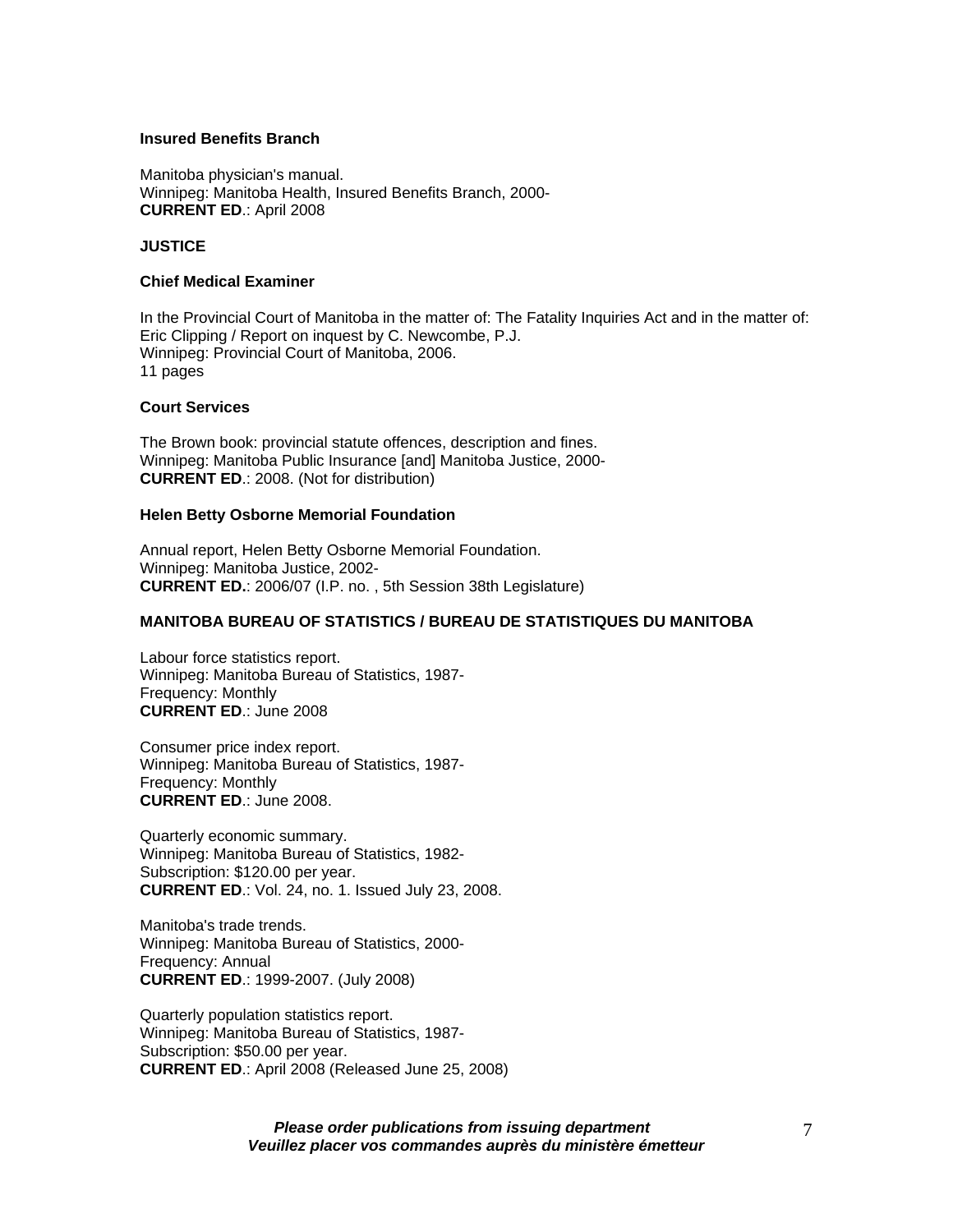#### **MANITOBA HYDRO**

Annual report, Manitoba Hydro. Winnipeg: Manitoba Hydro, 1952- **CURRENT ED**.: 2007/08 http://www.hydro.mb.ca/corporate/ar/2007/AR\_0708.pdf

Are you an energy star? / Manitoba Hydro. Winnipeg: Manitoba Hydro, 2006. 1 pamphlet

Energy matters: electricity and natural gas news for Manitoba Hydro customers. Winnipeg: Manitoba Hydro, 2001- Also published in French under title: info-énergie : information sur l'électricité et la gaz naturel pour les abonnés de Manitoba Hydro. **CURRENT ED**.: Vol. 8, no. 8 (August 2008) http://www.hydro.mb.ca/news/energy\_matters/issues.shtml

Energy finance plan: easy financing to upgrade your gas & electrical systems / Manitoba Hydro. Winnipeg: Manitoba Hydro, 2007.

Also available in French under the title: Plan de financement énergétique : un financement facile pour améliorer les installations électriques et de gaz. http://www.hydro.mb.ca/francais/customer\_services/financial\_programs/energy\_finance\_plan.pdf

Is your furnace burning money? / Manitoba Hydro. Winnipeg: Manitoba Hydro, 2007. Also available in French: Votre appareil de chauffage brûle-t-il de l'argent? http://www.hydro.mb.ca/news/energy\_matters/inserts/07\_01\_Eng\_Furnace.pdf

Votre appareil de chauffage brûle-t-il de l'argent? / Manitoba Hydro. Winnipeg: Manitoba Hydro, 2007. Aussi publié en anglais sous le titre: Is your furnace burning money?

It pays to insulate!: home insulation program / Manitoba Hydro. Winnipeg: Manitoba Hydro, 2006. Also published in French under the title: C'est payant d'isoler!

C'est payant d'isoler!: programme d'isolation thermique des résidences / Manitoba Hydro. Winnipeg: Manitoba Hydro, 2005. Aussi publié en anglais sous le titre: It pays to insulate!

Plan de financement énergétique: un financement facile pour améliorer les installations électriques et de gaz.

Winnipeg: Manitoba Hydro, 2007.

Aussi publié en anglais sous le titre: Energy finance plan: easy financing to upgrade your gas and electrical systems.

http://www.hydro.mb.ca/francais/customer\_services/financial\_programs/energy\_finance\_plan.pdf

#### **Power Smart**

The Power Smart new home program: your key to building a better home. Winnipeg: Manitoba Hydro, 2006.

Also published in French under title: Le programme éconergique pour les maisons neuves: la clé de la construction d'une meilleure maison.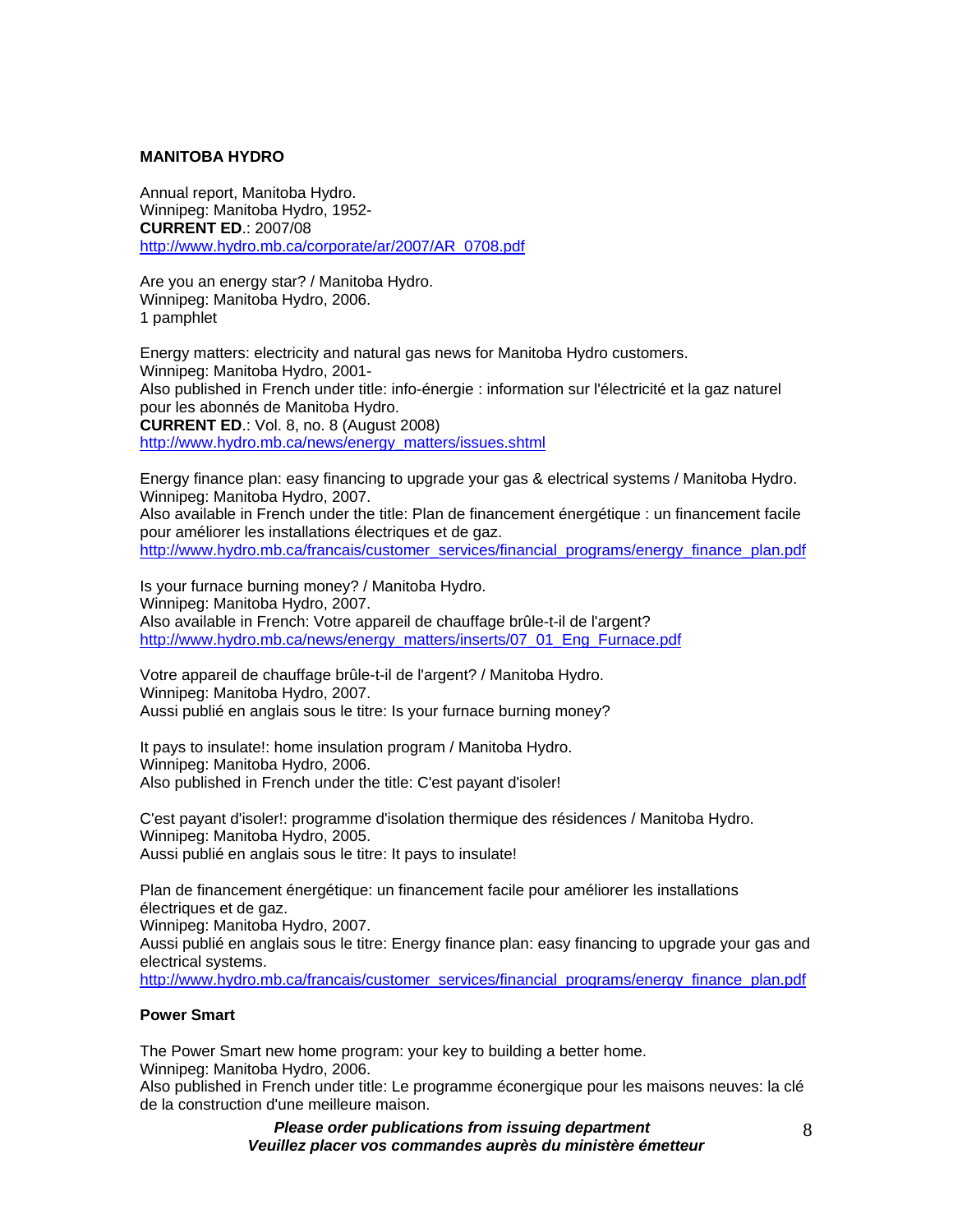Le programme éconergique pour les maisons neuves: la clé de la construction d'une meilleure maison.

Winnipeg: Manitoba Hydro, 2006.

Aussi publié en anglais sous le titre: The Power Smart new home program: your key to building a better home.

## **MANITOBA LAW REFORM COMMISSION/ COMMISSION DE RÉFORME DU DROIT DU MANITOBA**

Enduring powers of attorney: areas for reform. Winnipeg: Manitoba Law Reform Commission, 2008. 90 pages http://www.law.ualberta.ca/alri/docs/WCLRA-EPA%20report.pdf

## **MANITOBA PUBLIC INSURANCE CORPORATION / SOCIÉTÉ D'ASSURANCE PUBLIQUE DU MANITOBA**

Quarterly financial report, Manitoba Public Insurance. Winnipeg: Manitoba Public Insurance Corporation, 1988- **CURRENT ED**.: 1st Quarter, three months ended May 31, 2008. http://www.mpi.mb.ca/english/newsroom/quarterly.html

# **WATER STEWARDSHIP / GESTION DES RESSOURCES HYDRIQUES**

## **Water Quality Management Section**

Proposed approaches to reducing nutrient contributions from urban and rural residental sources : fertilizers and household cleaning products : what you told us : individual comments. Winnipeg: Manitoba Water Stewardship, 2007. Environment registry file; no. 4518.00 http://www.gov.mb.ca/waterstewardship/wqmz/comments\_recieved\_public\_consultation\_urban\_a reas\_2007.pdf

#### **OMBUDSMAN**

Annual report, Manitoba Ombudsman = Rapport annuel, Manitoba Ombudsman. Winnipeg: Ombudsman Manitoba, 1971- **CURRENT ED**.: 2007. (S.P. no. , 39th Legislature, 2nd session, 2007) http://www.ombudsman.mb.ca/oreports.htm

#### **SCIENCE, TECHNOLOGY, ENERGY AND MINES** / **SCIENCES, TECHNOLOGIE, ÉNERGIE ET MINES**

#### **Geological Survey**

New uranium-lead geochronology results from the Lynn Lake greenstone belt, Manitoba (NTS 64C11-16) / by C.J. Beaumont-Smith, N. Machado and D.C. Peck. Winnipeg: Manitoba Science, Technology, Energy and Mines, Geological Survey, 2006. 11 pages Series: Geoscientific paper Manitoba. Science, Technology, Energy and Mines; no. GP2006-1 Cost: \$10.00. Available from: Publication Sales, 1395 Ellice Avenue, Suite 360, Winnipeg,

Manitoba, R3G 3P2. Tel. (204) 945-4154; 1-800-223-5215; Fax (204) 945-8427.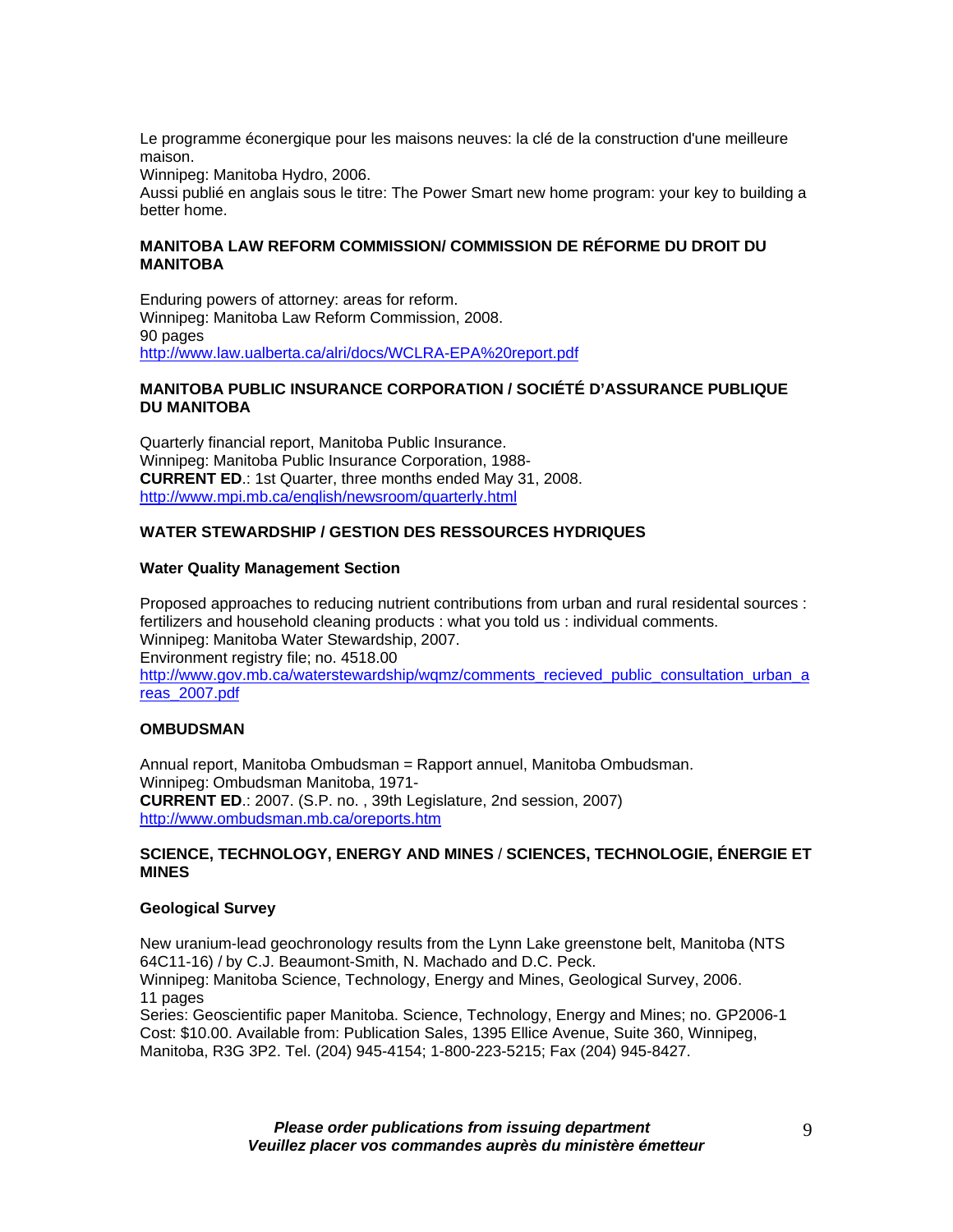#### **Petroleum Branch**

Manitoba Mining & Minerals Convention 2008, November 20-22: registration guide. Winnipeg: Manitoba Science, Technology, Energy and Mines, 2008. 12 pages

Weekly well activity report: petroleum industry activity report. Winnipeg: Petroleum and Energy Branch, Science, Technology, Energy and Mines, 1979- **CURRENT ED**.: July 7-28, 2008 (4 issues) http://www.gov.mb.ca/iedm/petroleum/wwar/

#### **TRAVEL MANITOBA / VOYAGE MANITOBA**

#### **Marketing Services**

2007-2008 Winter vacation packages. Winnipeg: Manitoba Culture, Heritage, Tourism and Sport ; Travel Manitoba, 2007. **CURRENT ED**: 2008. http://unforgettablemanitoba.com/winter\_07.pdf

Couple packages. Winnipeg: Manitoba Culture, Heritage, Tourism and Sport ; Travel Manitoba, 2008- **CURRENT ED**: 2008.

Fishing adventure packages. Winnipeg: Manitoba Culture, Heritage, Tourism and Sport ; Travel Manitoba, 2008- **CURRENT ED**: 2008. http://www.travelmanitoba.com/images\_tr/pdf\_download/fishing\_fsi\_2007.pdf

Great outdoor adventure guide, Manitoba. Winnipeg: Manitoba Culture, Heritage and Tourism, Travel Manitoba, 2002- **CURRENT ED**.: 2008.

Guide touristique international. Winnipeg: Travel Manitoba, 2006- Aussi publié en anglais sous le titre: International tour guide. **ÉD. RÉCENTE**: 2006/07

Hunting adventure packages. Winnipeg: Manitoba Culture, Heritage, Tourism and Sport ; Travel Manitoba, 2008- **CURRENT ED**: 2008.

Hunting adventure packages. Winnipeg: Manitoba Culture, Heritage, Tourism and Sport ; Travel Manitoba, 2008- **CURRENT ED**: 2008.

Manitoba events guide. Winnipeg: Travel Manitoba, 1988- **CURRENT ED**.: April-December 2008.

Manitoba fishing & hunting guide. Winnipeg: Manitoba Culture, Heritge and Tourism, Travel Manitoba, 2000- . **CURRENT ED**.: 2008.